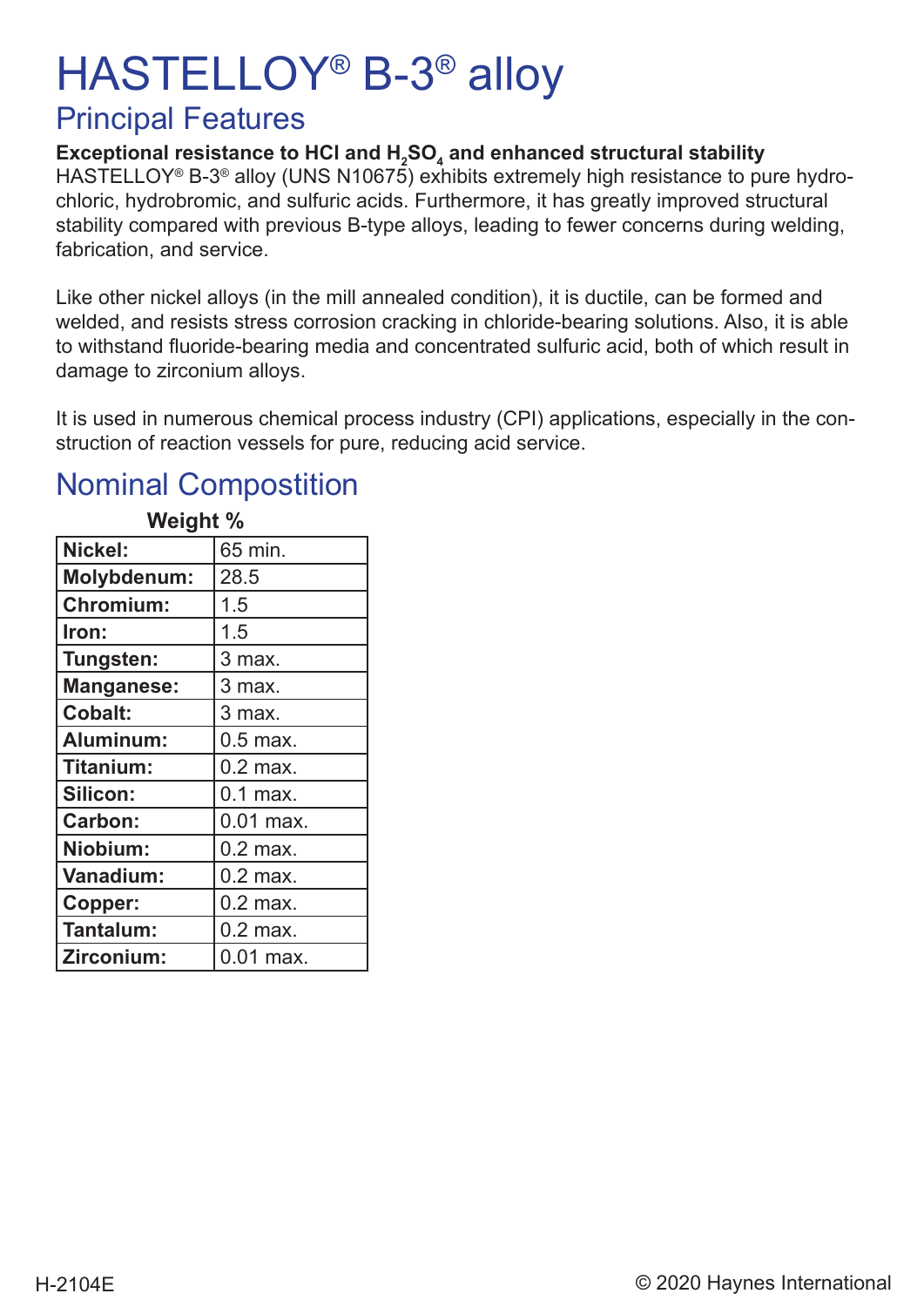## Thermal Stability (T-T-T Chart)



The molybdenum content of the nickel-molybdenum (B-type) alloys is such that there is a strong tendency for phases other than the desirable (face-centered cubic) gamma phase to form in the microstructure, particularly in the temperature range 500°C to 900°C. The most deleterious of these alternate phases is  $\mathsf{Ni}_{\scriptscriptstyle{4}}\mathsf{Mo},$  which forms quickly at certain temperatures, affects ductility, and reduces resistance to stress corrosion cracking.

The chief attribute of B-3® alloy, as compared with other modern B-type materials, is its greatly improved structural stability (in particular its reduced susceptibility to  $\mathsf{Ni}_{\scriptscriptstyle{4}}\mathsf{Mo}$ ).

The time-temperature-transformation diagram shown above illustrates the advantages of B-3 alloy over its predecessor (B-2 alloy). Whereas B-2 alloy suffers from the rapid formation of Ni $_4$ Mo at around 750°C, it takes several hours (at around 650°C), to induce deleterious second phases in B-3® alloy. This is due to the judicious use of minor elements and a shift in the molybdenum content, to induce the slowly-forming  $\mathsf{Ni}_{\overline{3}}\mathsf{Mo}\xspace$  instead.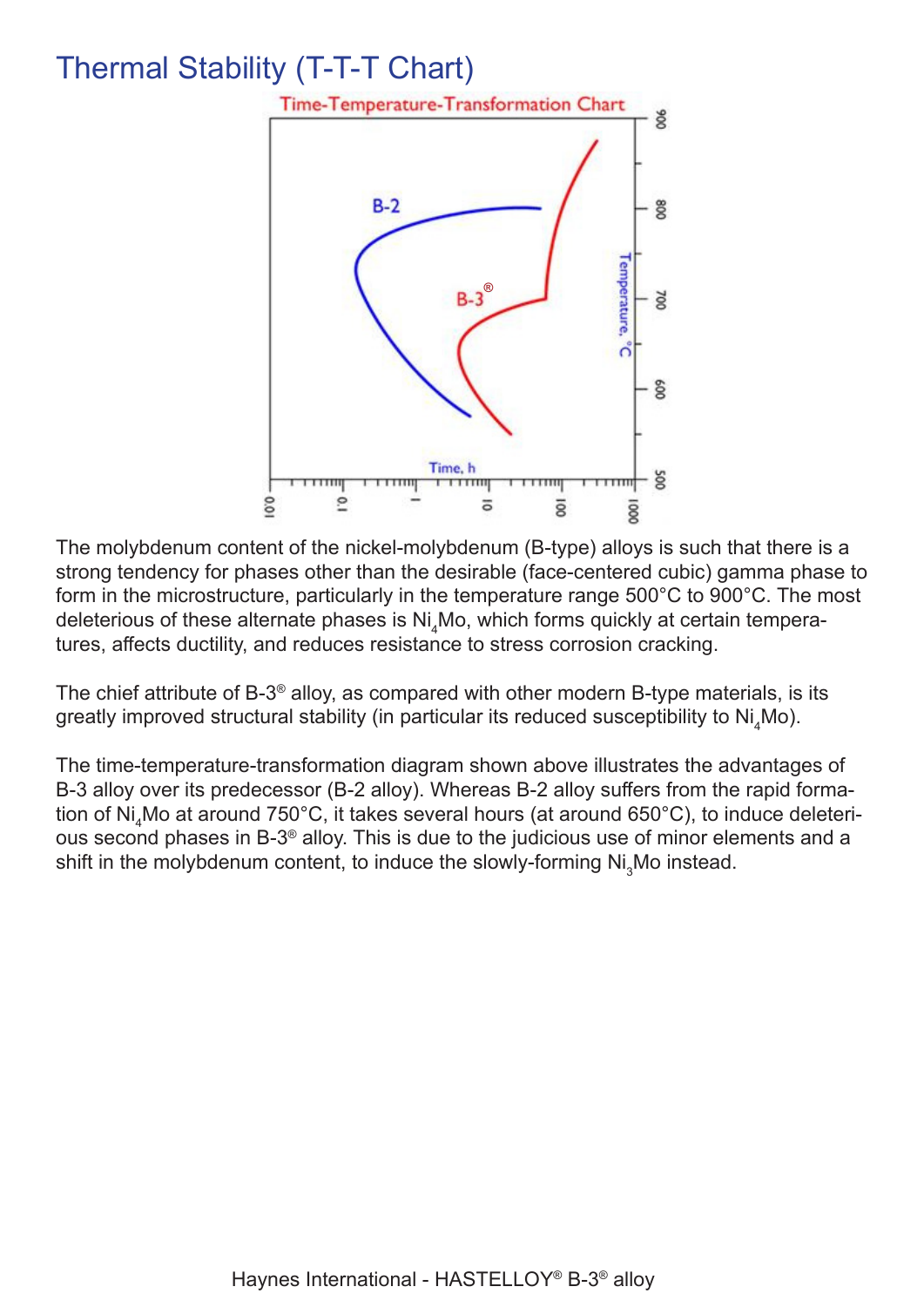### Iso-Corrosion Diagrams

Each of these iso-corrosion diagrams was constructed using numerous corrosion rate values, generated at different acid concentrations and temperatures (up to the boiling point). The blue line represents those combinations of acid concentration and temperature at which a corrosion rate of 0.1 mm/y (4 mils per year) is expected, based on laboratory tests in reagent grade acids. Below the line, rates under 0.1 mm/y are expected. The red line in the sulfuric acid diagram indicates the combinations of acid concentration and temperature at which a corrosion rate of 0.5 mm/y (20 mils per year) is expected. Above the red line, rates over 0.5 mm/y are expected. Between the blue and red lines, corrosion rates are expected to fall between 0.1 and 0.5 mm/y. These diagrams do not predict the corrosion rates above the boiling point curves.



Haynes International - HASTELLOY® B-3® alloy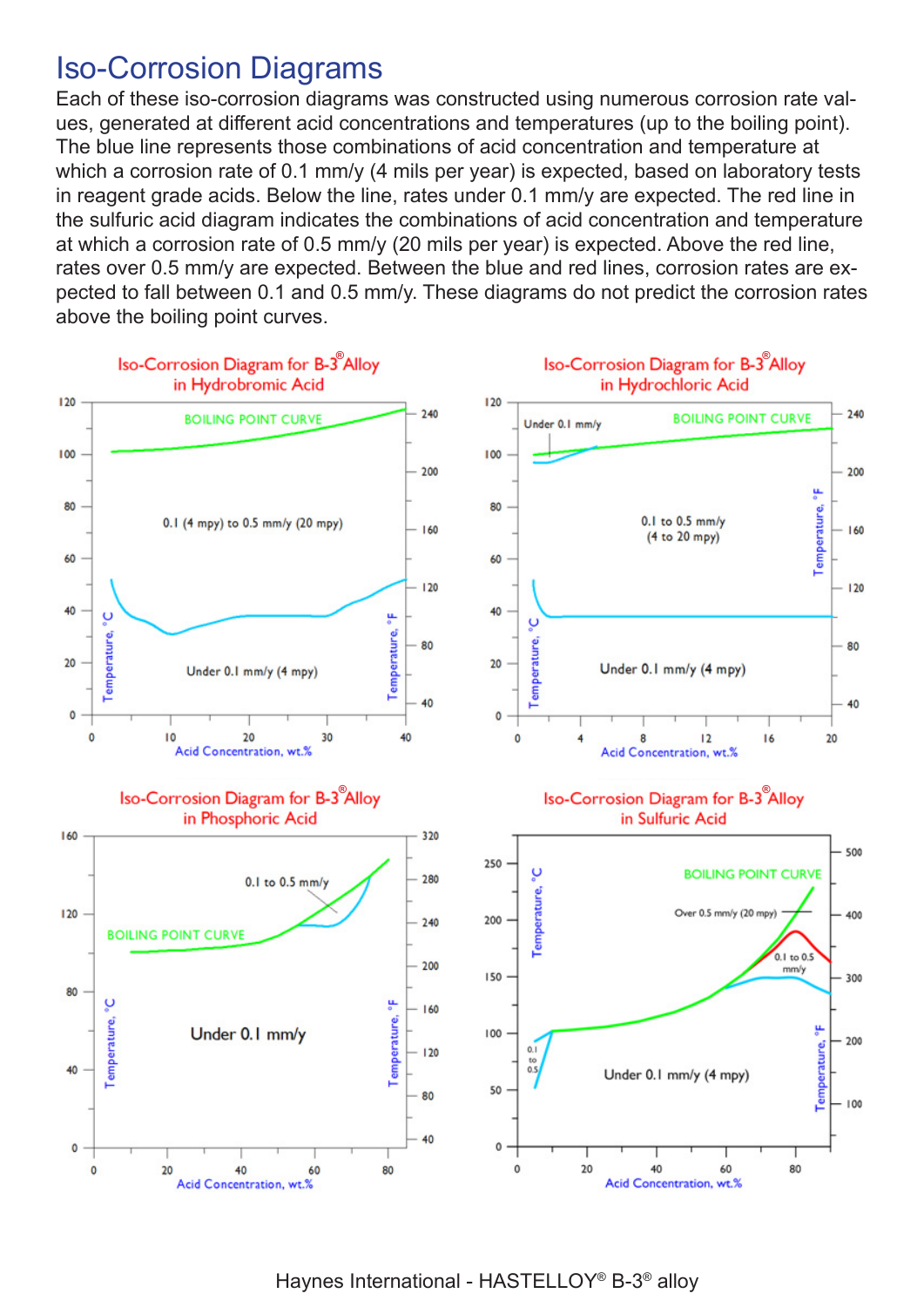### Selected Corrosion Data

| Conc.   | $50^{\circ}$ F           | $75^{\circ}F$            | 100°F                    | 125°F          | 150°F          | $175^{\circ}F$           | 200°F          | 225°F                    |                |
|---------|--------------------------|--------------------------|--------------------------|----------------|----------------|--------------------------|----------------|--------------------------|----------------|
| $Wt.\%$ | $10^{\circ}$ C           | $24^{\circ}$ C           | $38^{\circ}$ C           | $52^{\circ}$ C | $66^{\circ}$ C | $79^{\circ}$ C           | $93^{\circ}$ C | 107°C                    | <b>Boiling</b> |
| 2.5     | $\blacksquare$           | $\overline{\phantom{a}}$ | 0.07                     | 0.11           | 0.26           | $\blacksquare$           | 0.24           | $\blacksquare$           | 0.02           |
| 5       | $\blacksquare$           | 0.04                     | 0.1                      | $\blacksquare$ | 0.27           | $\blacksquare$           | 0.25           | $\blacksquare$           | 0.03           |
| 7.5     | ۰                        | $\overline{\phantom{a}}$ |                          |                |                | $\blacksquare$           |                | ۰                        |                |
| 10      | $\blacksquare$           | 0.05                     | 0.15                     | $\blacksquare$ | 0.29           | $\blacksquare$           | 0.28           | ۰                        | 0.1            |
| 15      | $\blacksquare$           | $\overline{\phantom{a}}$ | $\overline{\phantom{a}}$ | $\blacksquare$ | н.             | $\blacksquare$           |                | ۰                        |                |
| 20      | $\overline{\phantom{a}}$ | 0.04                     | 0.12                     | 0.19           | 0.27           | $\blacksquare$           | 0.27           | $\sim$                   | 0.1            |
| 25      | ۰                        |                          | $\overline{\phantom{a}}$ |                |                | $\blacksquare$           |                | $\overline{\phantom{a}}$ |                |
| 30      | $\overline{\phantom{a}}$ | 0.03                     | 0.1                      | 0.15           | 0.2            | $\blacksquare$           | 0.29           | $\sim$                   | 0.29           |
| 40      | ۰.                       | 0.02                     | 0.06                     | 0.11           | 0.16           | $\overline{\phantom{a}}$ | 0.25           | $\overline{\phantom{a}}$ | 0.43           |

#### **Hydrobromic Acid**

All corrosion rates are in millimeters per year (mm/y); to convert to mils (thousandths of an inch) per year, divide by 0.0254. Data are from Corrosion Laboratory Jobs 71-97, 26-99, and 49-99.

All tests were performed in reagent grade acids under laboratory conditions; field tests are encouraged prior to industrial use.

**Iso-Corrosion Diagram for B-3<sup>®</sup>Alloy** in Hydrobromic Acid

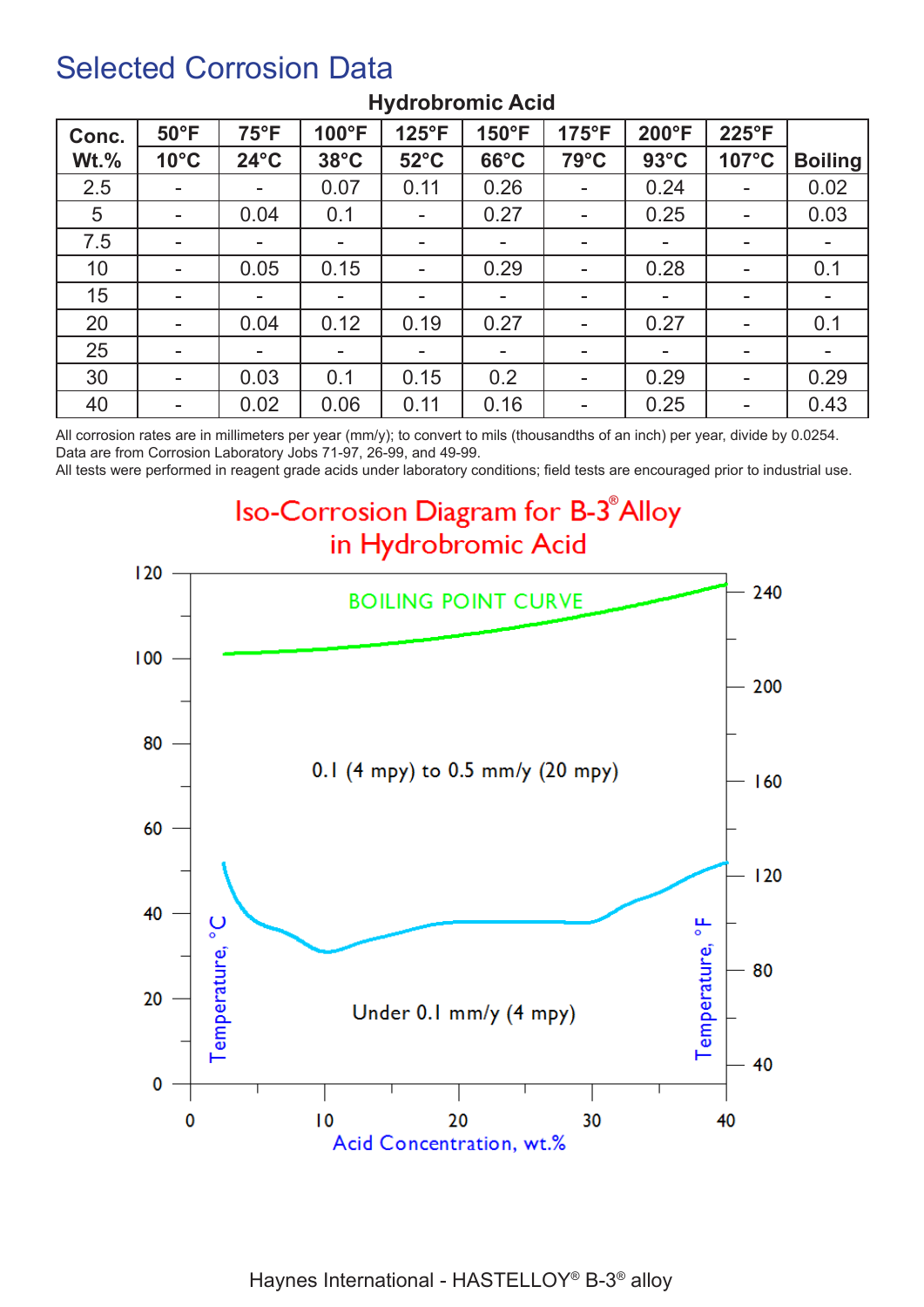## Selected Corrosion Data Continued

| Conc.          | $50^{\circ}$ F           | $75^{\circ}F$            | 100°F                    | $125^{\circ}F$           | 150°F                    | $175^{\circ}F$ | 200°F                    | 225°F                    |                |
|----------------|--------------------------|--------------------------|--------------------------|--------------------------|--------------------------|----------------|--------------------------|--------------------------|----------------|
| $Wt.\%$        | $10^{\circ}$ C           | $24^{\circ}$ C           | $38^{\circ}$ C           | $52^{\circ}$ C           | $66^{\circ}$ C           | 79°C           | $93^{\circ}$ C           | 107°C                    | <b>Boiling</b> |
|                | -                        |                          | 0.07                     | 0.11                     | 0.18                     | $\blacksquare$ | 0.21                     | ۰                        | 0.01           |
| 1.5            | $\overline{\phantom{a}}$ |                          | ۰.                       |                          |                          | $\blacksquare$ |                          |                          |                |
| $\overline{2}$ | ۰                        | $\overline{\phantom{a}}$ | 0.1                      | 0.16                     | 0.21                     | $\,$           | 0.26                     | ۰                        | 0.04           |
| 2.5            | ۰                        | $\overline{\phantom{a}}$ | ۰.                       |                          | $\overline{\phantom{a}}$ | $\blacksquare$ | $\overline{\phantom{a}}$ | $\overline{\phantom{a}}$ |                |
| 3              | Ξ.                       | $\overline{\phantom{a}}$ | $\overline{\phantom{a}}$ | $\overline{\phantom{a}}$ | ۰                        | $\blacksquare$ | ۰                        | $\overline{\phantom{a}}$ |                |
| 3.5            | ۰                        | $\overline{\phantom{a}}$ | ۰.                       |                          | ۰                        | $\blacksquare$ | -                        | ۰                        |                |
| 4              | $\overline{\phantom{a}}$ | ۰                        | ۰.                       | $\overline{\phantom{a}}$ | -                        | $\blacksquare$ | $\overline{\phantom{a}}$ | ۰.                       |                |
| 4.5            | ۰                        | $\overline{\phantom{a}}$ | $\overline{\phantom{a}}$ |                          |                          | $\blacksquare$ | ۰                        | ۰.                       |                |
| 5              | ۰                        |                          | 0.11                     | 0.19                     | 0.25                     | $\blacksquare$ | 0.3                      | ۰                        | 0.08           |
| 7.5            | ۰                        |                          | $\blacksquare$           |                          |                          | $\blacksquare$ |                          | ۰                        |                |
| 10             | $\blacksquare$           | $\blacksquare$           | 0.13                     | 0.2                      | 0.24                     | $\blacksquare$ | 0.29                     | ۰                        | 0.13           |
| 15             | ۰                        | $\overline{\phantom{a}}$ | 0.1                      | 0.18                     | 0.23                     | $\blacksquare$ | 0.28                     | ۰                        | 0.21           |
| 20             | $\blacksquare$           | $\overline{\phantom{a}}$ | 0.1                      | 0.15                     | 0.21                     | $\blacksquare$ | 0.3                      | ۰.                       | 0.29           |

#### **Hydrochloric Acid**

All corrosion rates are in millimeters per year (mm/y); to convert to mils (thousandths of an inch) per year, divide by 0.0254. Data are from Corrosion Laboratory Jobs 37-92, 30-94, and 42-95.

All tests were performed in reagent grade acids under laboratory conditions; field tests are encouraged prior to industrial use.

### **Iso-Corrosion Diagram for B-3<sup>®</sup> Alloy** in Hydrochloric Acid



Haynes International - HASTELLOY® B-3® alloy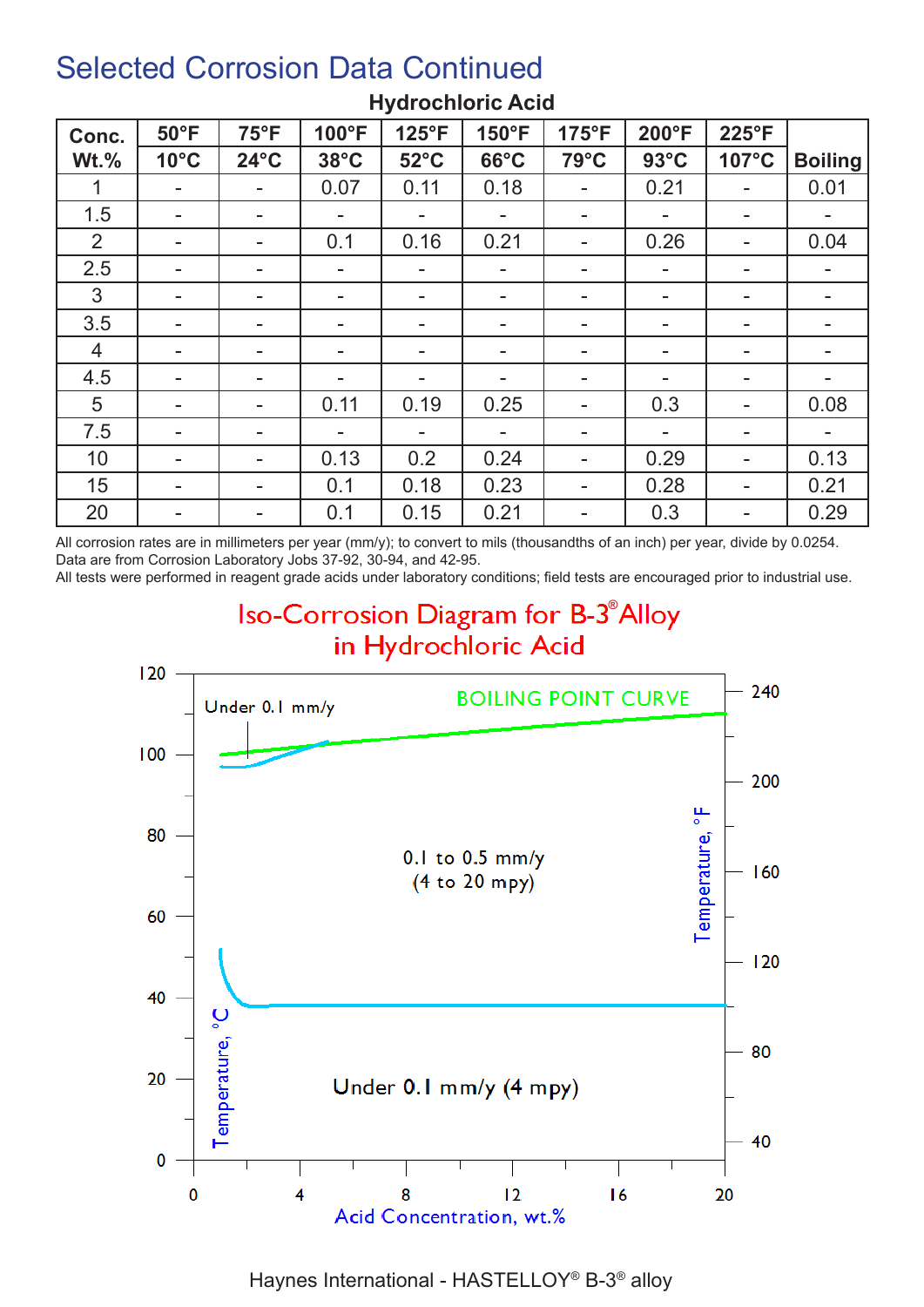### Selected Corrosion Data Continued

| Conc.   | $125^{\circ}F$           | $150^{\circ}F$           | $175^{\circ}F$           | 200°F          | $225^{\circ}F$           | $250^{\circ}F$           | $275^{\circ}F$  | 300°F                    |                |
|---------|--------------------------|--------------------------|--------------------------|----------------|--------------------------|--------------------------|-----------------|--------------------------|----------------|
| $Wt.\%$ | $52^{\circ}$ C           | $66^{\circ}$ C           | 79°C                     | $93^{\circ}$ C | 107°C                    | 121°C                    | $135^{\circ}$ C | 149°C                    | <b>Boiling</b> |
| 10      | $\overline{\phantom{a}}$ | $\overline{\phantom{a}}$ | $\sim$                   | $\,$           | $\overline{\phantom{a}}$ | $\blacksquare$           | -               | $\sim$                   | 0.07           |
| 30      | $\blacksquare$           |                          |                          |                | -                        | $\blacksquare$           |                 | $\overline{\phantom{a}}$ | 0.07           |
| 50      | $\overline{\phantom{a}}$ | $\overline{\phantom{a}}$ | $\overline{\phantom{a}}$ | 0.03           | ۰                        | $\blacksquare$           | ۰.              | ۰                        | 0.09           |
| 60      | $\sim$                   | $\overline{\phantom{a}}$ | н.                       | 0.03           | $\overline{\phantom{a}}$ | $\overline{\phantom{a}}$ | ۰               | $\blacksquare$           | 0.14           |
| 65      | $\blacksquare$           | $\,$                     |                          | $\,$           |                          | $\blacksquare$           |                 | ۰                        |                |
| 70      | ۰                        | $\overline{\phantom{a}}$ | $\overline{\phantom{a}}$ | 0.02           | $\overline{\phantom{a}}$ | 0.08                     | ۰               | ۰                        | 0.21           |
| 75      | $\blacksquare$           | $\overline{\phantom{a}}$ | $\overline{\phantom{a}}$ |                | -                        | $\overline{\phantom{a}}$ | 0.04            | $\blacksquare$           |                |
| 80      | $\blacksquare$           | $\,$                     | $\overline{\phantom{a}}$ | 0.02           | $\overline{\phantom{a}}$ | 0.09                     | 0.05            | $\sim$                   | 0.04           |
| 85      | $\blacksquare$           | $\overline{\phantom{a}}$ | $\overline{\phantom{a}}$ | 0.02           | ۰                        | 0.07                     | 0.04            | 0.08                     | 0.1            |

#### **Phosphoric Acid**

All corrosion rates are in millimeters per year (mm/y); to convert to mils (thousandths of an inch) per year, divide by 0.0254. Data are from Corrosion Laboratory Jobs 113-92, 31-94, and 47-97.

All tests were performed in reagent grade acids under laboratory conditions; field tests are encouraged prior to industrial use.

**Iso-Corrosion Diagram for B-3<sup>®</sup>Alloy** in Phosphoric Acid

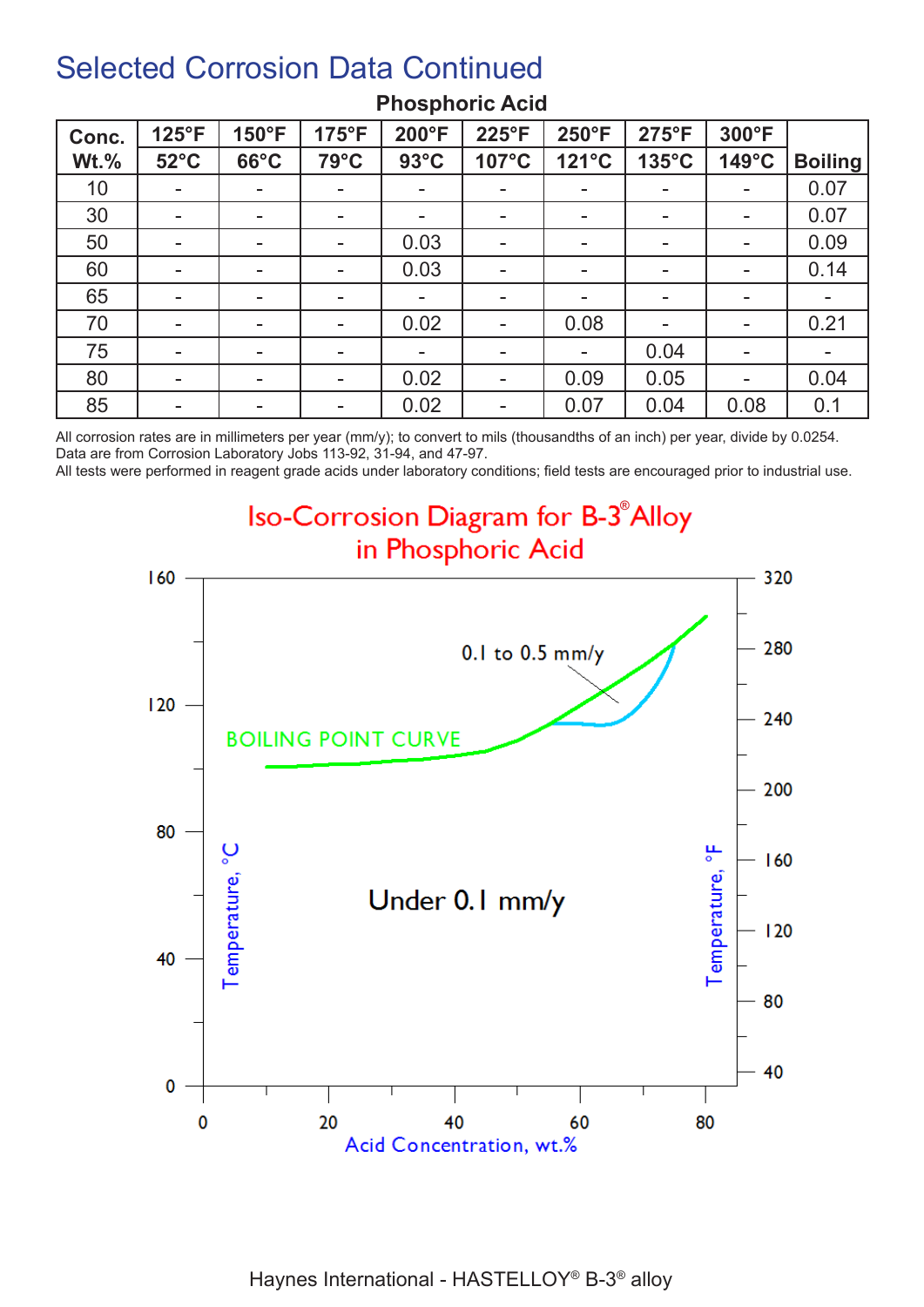### Selected Corrosion Data Continued

| Conc.          | $75^{\circ}F$  | 100°F          | 125°F          | 150°F          | $175^{\circ}F$           | 200°F          | 225°F | 250°F                    | 275°F           | 300°F           | 350°F           |                |
|----------------|----------------|----------------|----------------|----------------|--------------------------|----------------|-------|--------------------------|-----------------|-----------------|-----------------|----------------|
| Wt.%           | $24^{\circ}$ C | $38^{\circ}$ C | $52^{\circ}$ C | $66^{\circ}$ C | 79°C                     | $93^{\circ}$ C | 107°C | $121^{\circ}$ C          | $135^{\circ}$ C | $149^{\circ}$ C | $177^{\circ}$ C | <b>Boiling</b> |
| 1              | ۰              | ۰              | ۰              |                | ۰                        | ۰              |       |                          | ۰               | ۰               |                 | ۰              |
| 2              | ۰              | 0.07           | 0.09           | 0.13           | 0.11                     | 0.1            | -     | ۰                        | ۰               | ۰               |                 | 0.01           |
| 3              | ۰              | ۰              | ۰              | -              | ۰                        | ۰              |       | ۰                        | ۰               | ۰               | -               |                |
| $\overline{4}$ | ۰              | -              |                | -              | ۰                        | ۰              |       |                          | -               | ۰               |                 | -              |
| 5              | ۰              | 0.07           | 0.08           | 0.15           | 0.13                     | 0.11           |       | ٠                        | ۰               | ۰               |                 | 0.01           |
| 10             | ۰              | 0.04           | 0.08           | 0.11           | 0.11                     | 0.11           | -     | $\overline{\phantom{a}}$ | ۰               | ۰               |                 | 0.01           |
| 20             | ۰              | 0.03           | ۰              | 0.08           | ٠                        | 0.11           |       |                          |                 |                 |                 | 0.02           |
| 30             | ۰              | 0.02           | ۰              | 0.06           | $\overline{\phantom{a}}$ | 0.09           |       |                          | ۰               | ۰               | ۰               | 0.02           |
| 40             | ۰              | $\blacksquare$ | ۰              | 0.03           | ۰                        | 0.06           | -     | ۰                        | ۰               | ۰               |                 | 0.02           |
| 50             | ۰              | ۰              | ۰              | 0.03           | ٠                        | 0.04           | Ξ.    | -                        | ۰               | ۰               | -               | 0.03           |
| 60             | ۰              | ۰              |                | 0.02           | ۰                        | 0.03           | Ξ.    |                          | ۰               |                 |                 | 0.05           |
| 70             | ۰              | ۰              |                |                | ٠                        | 0.01           | ۰     | 0.03                     | ۰               | 0.11            |                 | 0.15           |
| 80             | ۰              | ۰              |                |                | ۰                        | 0.01           | -     | 0.03                     | ٠               | 0.08            | 0.44            | 4.76           |
| 90             | ۰              | ۰              | ۰              | -              | ۰                        | 0.02           | ۰     | 0.05                     | 0.11            | 0.14            | 0.76            | ۰              |
| 96             | ۰              | ۰              | ۰              | -              | -                        | 0.02           |       | 0.09                     | 0.22            | 0.35            | 2.59            | ۰              |

#### **Sulfuric Acid**

All corrosion rates are in millimeters per year (mm/y); to convert to mils (thousandths of an inch) per year, divide by 0.0254. Data are from Corrosion Laboratory Jobs 37-92, 29-94, 47-94, 42-95, and 14-96.

All tests were performed in reagent grade acids under laboratory conditions; field tests are encouraged prior to industrial use.

### **Iso-Corrosion Diagram for B-3<sup>®</sup> Alloy** in Sulfuric Acid



Haynes International - HASTELLOY® B-3® alloy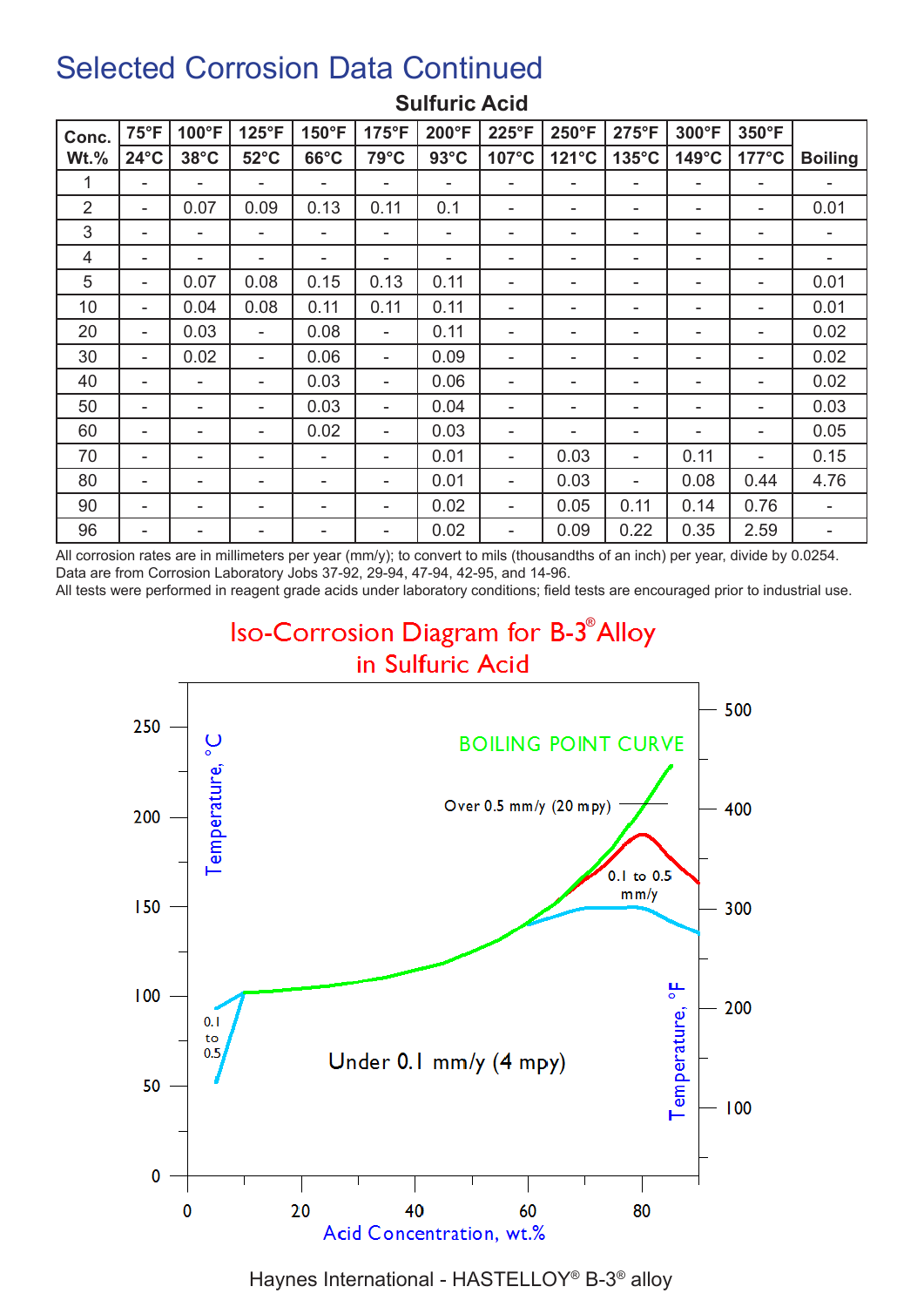# Selected Corrosion Data (Reagent Grade Solutions, mm/y)

|                                  | <b>Concentration</b> | 100°F                    | $125^{\circ}F$           | 150°F                    | $175^{\circ}F$               | 200°F                    |                |
|----------------------------------|----------------------|--------------------------|--------------------------|--------------------------|------------------------------|--------------------------|----------------|
| <b>Chemical</b>                  | $wt.$ %              | $38^{\circ}$ C           | $52^{\circ}$ C           | $66^{\circ}$ C           | $79^{\circ}$ C               | $93^{\circ}$ C           | <b>Boiling</b> |
|                                  | 10                   | ÷,                       | $\overline{\phantom{a}}$ | $\overline{\phantom{0}}$ |                              |                          | 0.01           |
|                                  | 30                   | $\overline{\phantom{a}}$ | $\overline{\phantom{a}}$ | ۰                        | ۰                            | ۰                        | 0.01           |
| <b>Acetic Acid</b>               | 50                   | $\blacksquare$           | $\overline{\phantom{a}}$ | $\overline{\phantom{0}}$ | ۰                            |                          | 0.01           |
|                                  | 70                   | -                        | -                        | -                        |                              |                          | 0.01           |
|                                  | 99                   | ÷.                       | $\overline{\phantom{0}}$ | Ξ.                       | $\blacksquare$               |                          | 0.02           |
|                                  | 10                   | ä,                       | ä,                       | $\overline{\phantom{0}}$ |                              |                          | 0.01           |
|                                  | 20                   | ÷,                       | $\overline{\phantom{0}}$ | $\overline{\phantom{0}}$ | -                            | $\blacksquare$           | 0.02           |
|                                  | 30                   | $\overline{\phantom{a}}$ | $\overline{\phantom{0}}$ | $\overline{\phantom{0}}$ | $\overline{\phantom{a}}$     | $\frac{1}{2}$            | 0.02           |
| <b>Formic Acid</b>               | 40                   | $\overline{\phantom{a}}$ | $\overline{\phantom{a}}$ | $\overline{\phantom{a}}$ | $\qquad \qquad \blacksquare$ | ۰                        | 0.01           |
|                                  | 60                   | $\overline{a}$           | -                        | ۰                        | ۰                            |                          | 0.01           |
|                                  | 89                   |                          |                          |                          |                              |                          | 0.01           |
|                                  | 2.5                  | 0.07                     | 0.11                     | 0.26                     |                              | 0.24                     | 0.02           |
|                                  | 5                    | 0.1                      | L,                       | 0.27                     | $\blacksquare$               | 0.25                     | 0.03           |
| <b>Hydrobromic</b>               | 10                   | 0.15                     | $\blacksquare$           | 0.29                     | $\blacksquare$               | 0.28                     | 0.1            |
| <b>Acid</b>                      | 20                   | 0.12                     | 0.19                     | 0.27                     | $\blacksquare$               | 0.27                     | 0.1            |
|                                  | 30                   | 0.1                      | 0.15                     | 0.2                      | ۰                            | 0.29                     | 0.29           |
|                                  | 40                   | 0.06                     | 0.11                     | 0.16                     | $\overline{\phantom{a}}$     | 0.25                     | 0.43           |
|                                  | 1                    | 0.07                     | 0.11                     | 0.18                     |                              | 0.21                     | 0.01           |
|                                  | $\overline{2}$       | 0.1                      | 0.16                     | 0.21                     | $\blacksquare$               | 0.26                     | 0.04           |
| <b>Hydrochloric</b>              | 5                    | 0.11                     | 0.19                     | 0.25                     | $\blacksquare$               | 0.3                      | 0.08           |
| <b>Acid</b>                      | 10                   | 0.13                     | 0.2                      | 0.24                     | ۰                            | 0.29                     | 0.13           |
|                                  | 15                   | 0.1                      | 0.18                     | 0.23                     | $\blacksquare$               | 0.28                     | 0.21           |
|                                  | 20                   | 0.1                      | 0.15                     | 0.21                     | $\overline{\phantom{a}}$     | 0.3                      | 0.29           |
|                                  | 10                   | $\overline{\phantom{a}}$ | $\overline{\phantom{a}}$ | $\overline{\phantom{0}}$ | $\overline{\phantom{a}}$     | $\overline{\phantom{a}}$ | 0.07           |
|                                  | 30                   | ۰                        | -                        | -                        | $\qquad \qquad \blacksquare$ |                          | 0.07           |
|                                  | 50                   | ۰                        |                          | -                        |                              | 0.03                     | 0.09           |
| <b>Phosphoric</b><br><b>Acid</b> | 60                   |                          |                          |                          |                              | 0.03                     | 0.14           |
|                                  | 70                   | ۰                        | ÷,                       | -                        | $\overline{\phantom{0}}$     | 0.02                     | 0.21           |
|                                  | 80                   | ÷,                       | ÷,                       | $\overline{\phantom{0}}$ | $\overline{\phantom{0}}$     | 0.02                     | 0.04           |
|                                  | 85                   | ÷,                       | $\blacksquare$           | ä,                       | $\frac{1}{2}$                | 0.02                     | 0.1            |
|                                  | 10                   | 0.04                     | 0.08                     | 0.11                     | 0.11                         | 0.11                     | 0.01           |
|                                  | 20                   | 0.03                     | ÷,                       | 0.08                     |                              | 0.11                     | 0.02           |
|                                  | 30                   | 0.02                     | $\overline{\phantom{0}}$ | 0.06                     | -                            | 0.09                     | 0.02           |
|                                  | 40                   |                          | ÷                        | 0.03                     | ۰                            | 0.06                     | 0.02           |
|                                  | 50                   | $\frac{1}{2}$            | ÷,                       | 0.03                     | ÷,                           | 0.04                     | 0.03           |
| <b>Sulfuric Acid</b>             | 60                   | $\overline{\phantom{0}}$ | ÷,                       | 0.02                     | $\overline{\phantom{a}}$     | 0.03                     | 0.05           |
|                                  | 70                   | $\frac{1}{2}$            | ÷,                       | -                        | $\overline{\phantom{a}}$     | 0.01                     | 0.15           |
|                                  | 80                   | -                        | -                        | $\overline{\phantom{0}}$ | $\overline{\phantom{a}}$     | 0.01                     | 4.76           |
|                                  | 90                   | ۰                        | -                        | -                        | ۰                            | 0.02                     | ۰              |
|                                  | 96                   | ۰                        |                          | ۰                        | ۰                            | 0.02                     | ٠              |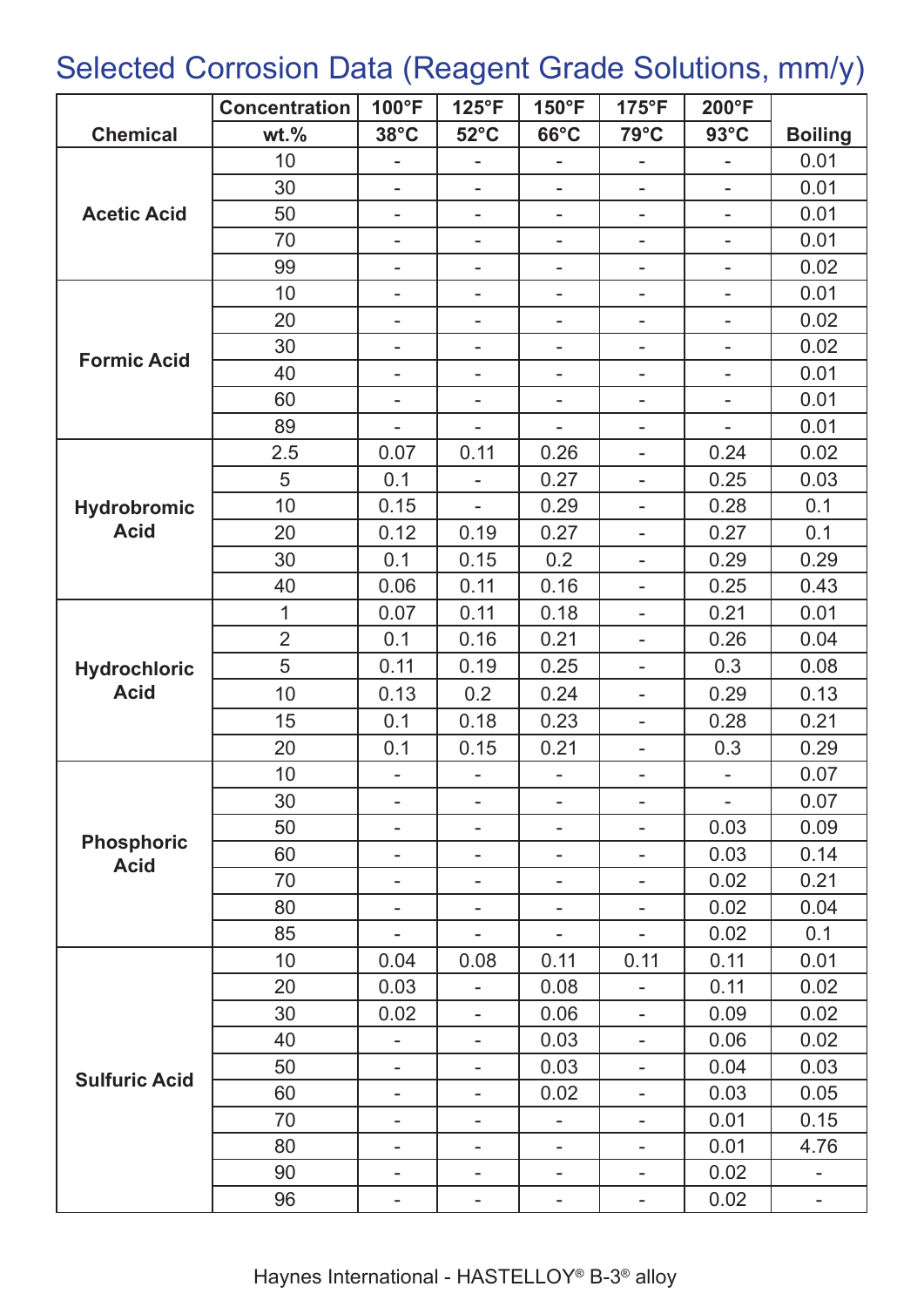### Resistance to Stress Corrosion Cracking

One of the chief attributes of the nickel alloys is their resistance to chloride-induced stress corrosion cracking. A common solution for assessing the resistance of materials to this extremely destructive form of attack is boiling 45% magnesium chloride (ASTM Standard G 36), typically with stressed U-bend samples. As is evident from the following results, the three nickel alloys, B-3®, C-276 and 625, are much more resistant to this form of attack than the comparative, austenitic stainless steels. The tests were stopped after 1,008 hours (six weeks).

| <b>Alloy</b>           | <b>Time to Cracking</b> |  |  |  |
|------------------------|-------------------------|--|--|--|
| 316L                   | 2 <sub>h</sub>          |  |  |  |
| $254$ SMO <sup>®</sup> | 24 h                    |  |  |  |
| 625                    | No Cracking in 1,008 h  |  |  |  |
| $C-276$                | No Cracking in 1,008 h  |  |  |  |
| $B-3^{\circledR}$      | No Cracking in 1,008 h  |  |  |  |

### Corrosion Resistance of Welds

To assess the resistance of welds to corrosion, Haynes International has chosen to test all-weld-metal samples, taken from the quadrants of cruciform assemblies, created using multiple gas metal arc (MIG) weld passes. Predictably, the inhomogeneous nature of weld microstructures leads to higher corrosion rates (than with homogeneous, wrought products) in some environments. Nevertheless, HASTELLOY® B-3® alloy exhibits very high resistance to the key, inorganic acids, even in welded form, as shown in the following table:

|                                | <b>Concentration</b> | <b>Temperature</b> |                 | <b>Corrosion Rate</b> |      |      |                           |
|--------------------------------|----------------------|--------------------|-----------------|-----------------------|------|------|---------------------------|
|                                |                      |                    |                 | <b>Weld Metal</b>     |      |      | <b>Wrought Base Metal</b> |
| <b>Chemical</b>                | wt. $%$              | $\mathsf{P}$       | $\rm ^{\circ}C$ | mpy                   | mm/y | mpy  | mm/y                      |
| H <sub>a</sub> SO <sub>a</sub> | 30                   | 200                | 93              | 3.5                   | 0.09 | 3.5  | 0.09                      |
| H <sub>2</sub> SO <sub>4</sub> | 50                   | 200                | 93              | 5.1                   | 0.13 | 1.6  | 0.04                      |
| H <sub>a</sub> SO <sub>a</sub> | 70                   | 200                | 93              | 1.2                   | 0.03 | 0.4  | 0.01                      |
| H <sub>2</sub> SO <sub>4</sub> | 90                   | 200                | 93              | 1.8                   | 0.02 | 0.8  | 0.02                      |
| <b>HCI</b>                     | 5                    | 200                | 93              | 11.8                  | 0.3  | 11.8 | 0.3                       |
| <b>HCI</b>                     | 10                   | 200                | 93              | 11.4                  | 0.29 | 11.4 | 0.29                      |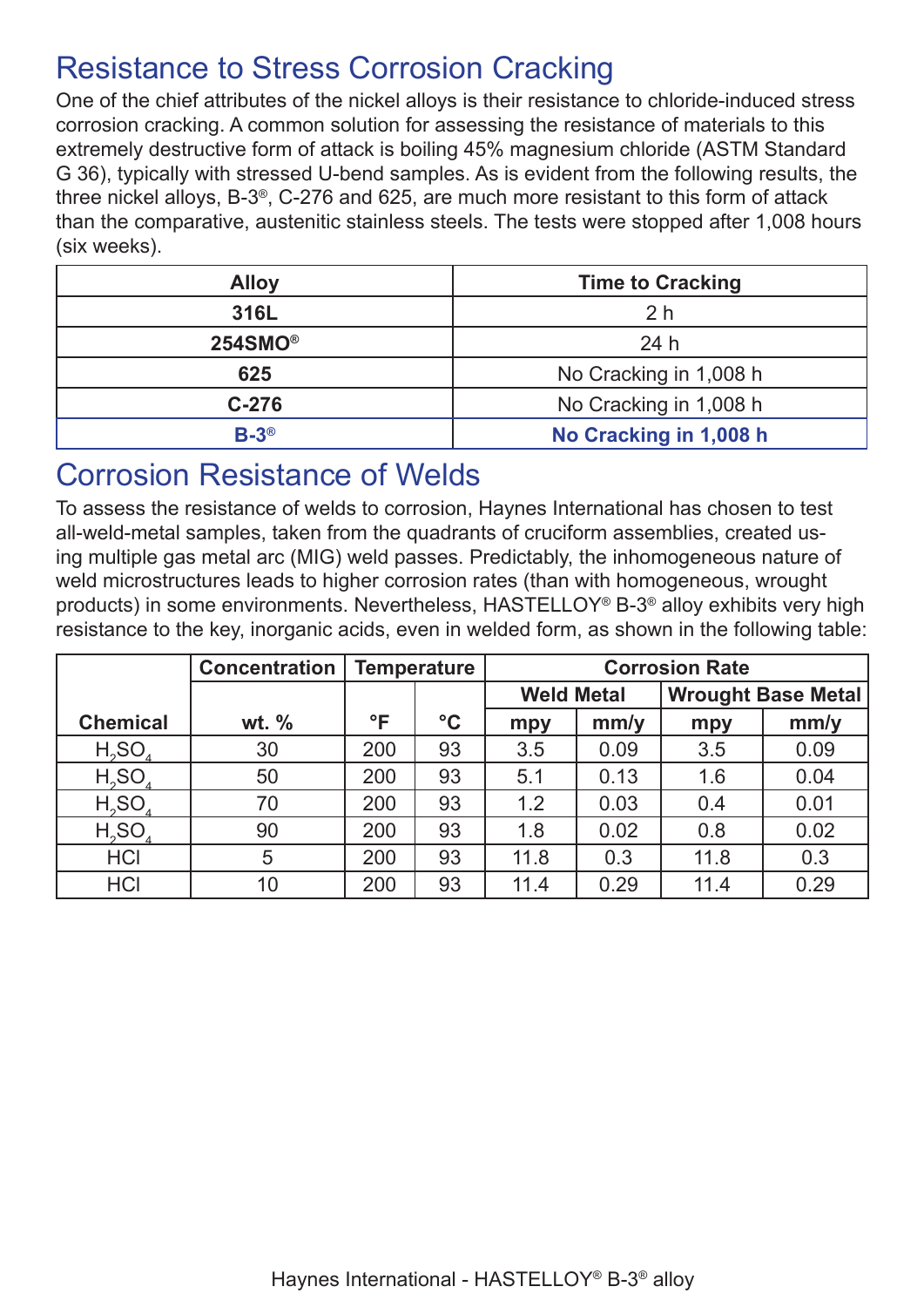# Physical Properties

| <b>Physical Property</b>                |                 | <b>British Units</b>             |                 | <b>Metric Units</b> |
|-----------------------------------------|-----------------|----------------------------------|-----------------|---------------------|
| <b>Density</b>                          | <b>RT</b>       | $0.333$ lb/in <sup>3</sup>       | <b>RT</b>       | 9.22 $g/cm^{3}$     |
|                                         | <b>RT</b>       | 53.8 µohm.in                     | <b>RT</b>       | $1.37$ µohm.m       |
|                                         | $200^{\circ}F$  | 53.9 µohm.in                     | $100^{\circ}$ C | $1.37$ µohm.m       |
|                                         | 400°F           | 54.1 µohm.in                     | $200^{\circ}$ C | $1.37$ µohm.m       |
| <b>Electrical</b><br><b>Resistivity</b> | 600°F           | 54.3 µohm.in                     | 300°C           | $1.38$ µohm.m       |
|                                         | 800°F           | 54.4 µohm.in                     | 400°C           | $1.38$ µohm.m       |
|                                         | 1000°F          | 55.4 µohm.in                     | 500°C           | $1.40$ µohm.m       |
|                                         | 1200°F          | 57.5 µohm.in                     | 600°C           | $1.43$ µohm.m       |
|                                         | <b>RT</b>       | 78 Btu.in/h.ft <sup>2</sup> .°F  | <b>RT</b>       | 11.2 W/m.°C         |
|                                         | $200^{\circ}F$  | 83 Btu.in/h.ft <sup>2</sup> .°F  | $100^{\circ}$ C | 12.1 W/m.°C         |
| <b>Thermal</b>                          | 400°F           | 93 Btu.in/h.ft <sup>2</sup> .°F  | $200^{\circ}$ C | 13.4 W/m.°C         |
| <b>Conductivity</b>                     | 600°F           | 104 Btu.in/h.ft <sup>2</sup> .°F | 300°C           | 14.8 W/m.°C         |
|                                         | 800°F           | 116 Btu.in/h.ft <sup>2</sup> .°F | 400°C           | 16.3 W/m.°C         |
|                                         | 1000°F          | 129 Btu.in/h.ft <sup>2</sup> .°F | 500°C           | 17.9 W/m.°C         |
|                                         | 1200°F          | 142 Btu.in/h.ft <sup>2</sup> .°F | 600°C           | 19.6 W/m.°C         |
|                                         | 77-200°F        | 5.7 µin/in.°F                    | 25-100°C        | 10.6 µm/m.°C        |
|                                         | 77-400°F        | $6.1$ µin/in. $\degree$ F        | 25-200°C        | 11.1 µm/m.°C        |
| <b>Mean Coefficient of</b>              | 77-600°F        | 6.3 µin/in.°F                    | 25-300°C        | 11.4 µm/m.°C        |
| <b>Thermal Expansion</b>                | 77-800°F        | 6.5 µin/in.°F                    | 25-400°C        | 11.6 µm/m.°C        |
|                                         | 77-1000°F       | 6.6 µin/in.°F                    | 25-500°C        | 11.8 µm/m.°C        |
|                                         | 77-1200°F       | $6.5 \mu$ in/in. $\degree$ F     | 25-600°C        | 11.8 µm/m.°C        |
|                                         | <b>RT</b>       | 0.089 Btu/lb.°F                  | <b>RT</b>       | 373 J/kg.°C         |
|                                         | $200^{\circ}$ F | 0.092 Btu/lb.°F                  | $100^{\circ}$ C | 382 J/kg.°C         |
|                                         | 400°F           | 0.098 Btu/lb.°F                  | $200^{\circ}$ C | 409 J/kg.°C         |
| <b>Specific Heat</b>                    | 600°F           | 0.102 Btu/lb.°F                  | 300°C           | 421 J/kg.°C         |
|                                         | 800°F           | 0.104 Btu/lb.°F                  | $400^{\circ}$ C | 431 J/kg.°C         |
|                                         | 1000°F          | 0.104 Btu/lb.°F                  | $500^{\circ}$ C | 436 J/kg.°C         |
|                                         | 1200°F          | $0.112$ Btu/lb. $\degree$ F      | $600^{\circ}$ C | 434 J/kg.°C         |
|                                         | <b>RT</b>       | $31.4 \times 10^6$ psi           | <b>RT</b>       | 216 GPa             |
|                                         | $200^{\circ}F$  | 30.9 x 10 <sup>6</sup> psi       | 100°C           | 213 GPa             |
| <b>Dynamic Modulus of</b>               | $400^{\circ}F$  | 30.1 x 10 <sup>6</sup> psi       | $200^{\circ}$ C | 208 GPa             |
| <b>Elasticity</b>                       | 600°F           | 29.3 x 10 <sup>6</sup> psi       | 300°C           | 202 GPa             |
|                                         | 800°F           | 28.3 x 10 <sup>6</sup> psi       | 400°C           | 197 GPa             |
|                                         | 1000°F          | $27.2 \times 10^6$ psi           | 500°C           | 190 GPa             |
|                                         | 1200°F          | $26.5 \times 10^6$ psi           | $600^{\circ}$ C | 185 GPa             |
| <b>Melting Range</b>                    | 2500-2585°F     |                                  | 1370-1418°C     |                     |

RT= Room Temperature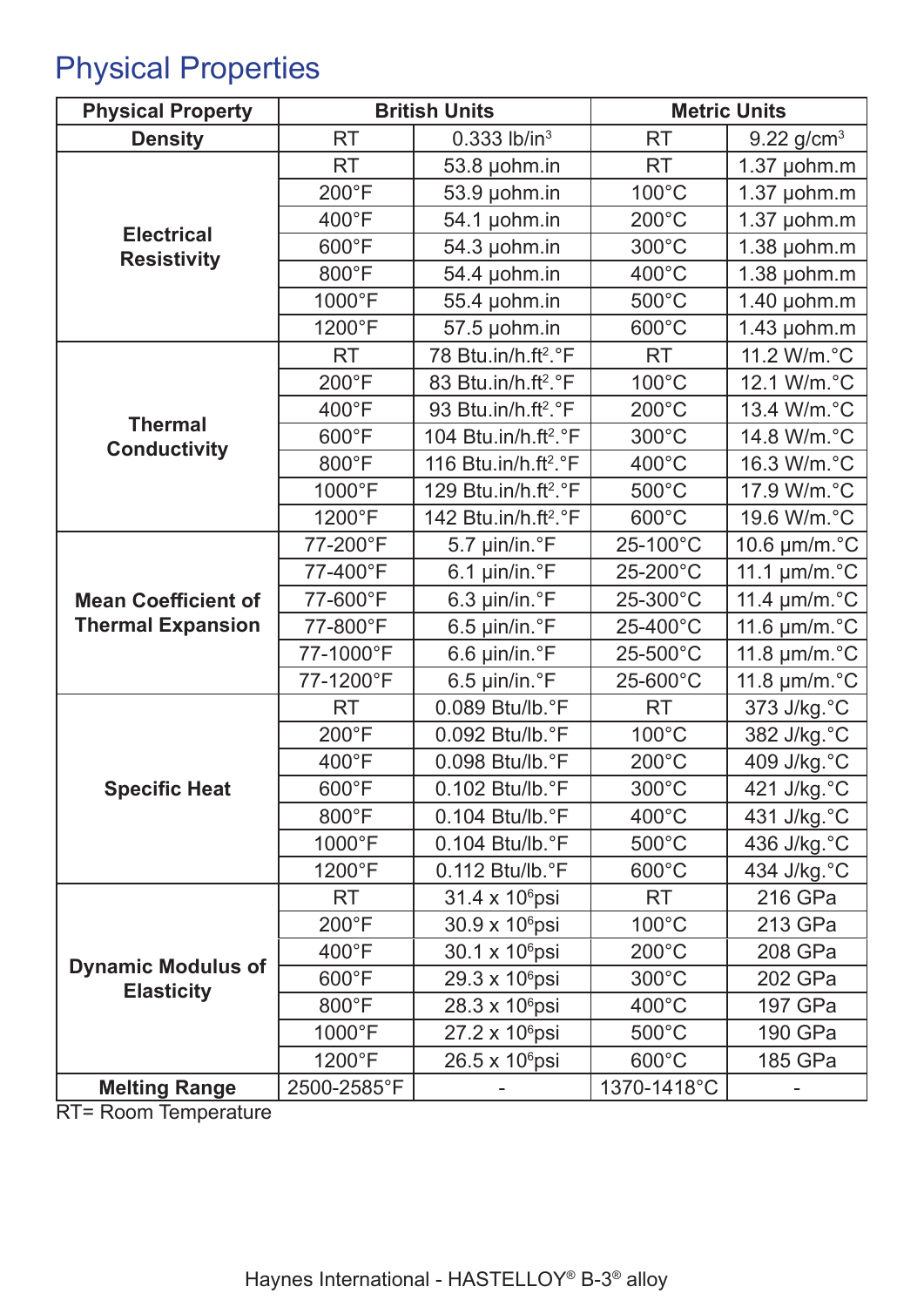### Impact Strength

| Form         |      | <b>Thickness/Diameter</b> | <b>Test Temperature</b> |                 | <b>Impact Strength</b> |     | <b>Number of Tests</b> |
|--------------|------|---------------------------|-------------------------|-----------------|------------------------|-----|------------------------|
|              | in   | mm                        | °F                      | $\rm ^{\circ}C$ | ft.Ibf                 |     |                        |
| Plate        | 0.79 | 20                        | <b>RT</b>               | <b>RT</b>       | 353                    | 479 | 3                      |
| <b>Plate</b> | 0.79 | 20                        | $-320$                  | $-196$          | 334                    | 453 | 3                      |
| Plate        | 1.38 | 35                        | <b>RT</b>               | <b>RT</b>       | 388                    | 526 | 3                      |
| <b>Plate</b> | 1.38 | 35                        | $-320$                  | $-196$          | 359                    | 487 | 3                      |
| <b>Bar</b>   | 1.58 | 40                        | <b>RT</b>               | <b>RT</b>       | 388                    | 526 |                        |
| <b>Bar</b>   | 1.58 | 40                        | $-320$                  | $-196$          | 339                    | 460 | 3                      |
| <b>Bar</b>   | 1.97 | 50                        | <b>RT</b>               | <b>RT</b>       | 390                    | 529 | 3                      |
| <b>Bar</b>   | 1.97 | 50                        | $-320$                  | $-196$          | 338                    | 458 | 3                      |

\*Charpy V-Notch Samples.

RT= Room Temperature

### Tensile Strength & Elongation

|              |           |     | <b>Test</b> |                 | 0.2% Offset           |            | <b>Ultimate Tensile</b> |            |                   |
|--------------|-----------|-----|-------------|-----------------|-----------------------|------------|-------------------------|------------|-------------------|
|              | Thickness |     | Temperature |                 | <b>Yield Strength</b> |            | <b>Strength</b>         |            | <b>Elongation</b> |
| Form         | in        | mm  | °F          | $\rm ^{\circ}C$ | ksi                   | <b>MPa</b> | ksi                     | <b>MPa</b> | $\frac{0}{0}$     |
| <b>Sheet</b> | 0.125     | 3.2 | <b>RT</b>   | <b>RT</b>       | 61                    | 421        | 125                     | 862        | 53                |
| <b>Sheet</b> | 0.125     | 3.2 | 200         | 93              | 55                    | 379        | 121                     | 834        | 57                |
| <b>Sheet</b> | 0.125     | 3.2 | 400         | 204             | 47                    | 324        | 110                     | 758        | 60                |
| <b>Sheet</b> | 0.125     | 3.2 | 600         | 316             | 44                    | 303        | 104                     | 717        | 63                |
| <b>Sheet</b> | 0.125     | 3.2 | 800         | 427             | 42                    | 290        | 102                     | 703        | 62                |
| <b>Sheet</b> | 0.125     | 3.2 | 1000        | 538             | 39                    | 269        | 98                      | 676        | 59                |
| <b>Sheet</b> | 0.125     | 3.2 | 1200        | 649             | 46                    | 317        | 104                     | 717        | 56                |
| Plate        | Multiple* |     | <b>RT</b>   | <b>RT</b>       | 58                    | 400        | 128                     | 883        | 58                |
| Plate        | Multiple* |     | 200         | 93              | 54                    | 372        | 122                     | 841        | 58                |
| Plate        | Multiple* |     | 400         | 204             | 48                    | 331        | 115                     | 793        | 61                |
| Plate        | Multiple* |     | 600         | 316             | 44                    | 303        | 111                     | 765        | 62                |
| Plate        | Multiple* |     | 800         | 427             | 41                    | 283        | 108                     | 745        | 62                |
| Plate        | Multiple* |     | 1000        | 538             | 40                    | 276        | 106                     | 731        | 62                |
| Plate        | Multiple* |     | 1200        | 649             | 42                    | 290        | 107                     | 738        | 65                |

\*Average values from the testing of 6 lots of plate (of different thicknesses) from three heats. RT= Room Temperature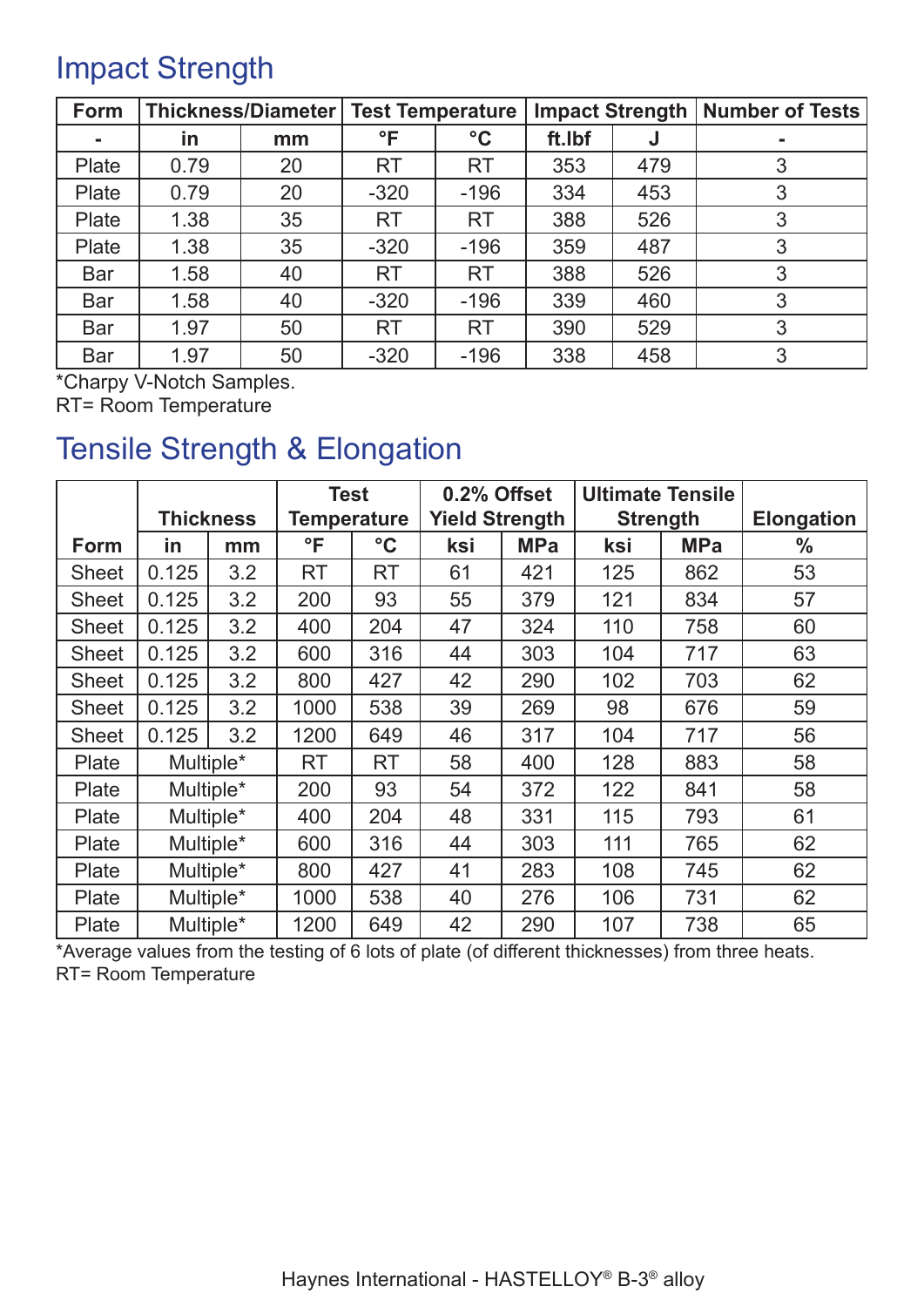# **Hardness**

| <b>Form</b>  | <b>Hardness, HRBW</b> | <b>Typical ASTM Grain Size</b> |
|--------------|-----------------------|--------------------------------|
| <b>Sheet</b> | 93                    | $4.5 - 6.5$                    |
| Plate        | 95                    | $3.5 - 7$                      |
| <b>Bar</b>   |                       | $2 - 7.5$                      |

All samples tested in solution-annealed condition. HRBW = Hardness Rockwell "B", Tungsten Indentor.

# Welding & Fabrication

HASTELLOY® B-3® alloy is very amenable to the Gas Metal Arc (GMA/MIG), Gas Tungsten Arc (GTA/TIG), and Shielded Metal Arc (SMA/Stick) welding processes. Matching filler metals (i.e. solid wires and coated electrodes) are available for these processes, and welding guidelines are given in our "Welding and Fabrication" brochure.

Wrought products of HASTELLOY® B-3® alloy are supplied in the Mill Annealed (MA) condition, unless otherwise specified. This solution annealing procedure has been designed to optimize the alloy's corrosion resistance and ductility. Following all hot forming operations, the material should be re-annealed, to restore optimum properties. In the case of cold-formed components of B-3® alloy, solution annealing should be performed prior to subsequent fabrication/welding when cold work is greater than about 7%. Otherwise, B-3<sup>®</sup> alloy is very susceptible to cracking in the welded region during subsequent fabrication/ welding. The cracking may not become obvious until the component has been put into service. Care should also be taken to utilize well-controlled furnace annealing conditions: fast heat-up rate, precise temperature control, and rapid cooling.

The annealing temperature for HASTELLOY® B-3® alloy is 1066°C (1950°F), and water quenching is advised (rapid air cooling is feasible with structures thinner than 10 mm (0.375 in). A hold time at the annealing temperature of 10 to 30 minutes is recommended, depending on the thickness of the structure (thicker structures need the full 30 minutes). More details concerning the heat treatment of HASTELLOY® B-3® alloy are given in our "Welding and Fabrication" brochure.

HASTELLOY® B-3® alloy can be hot forged, hot rolled, hot upset, hot extruded, and hot formed. However, it is more sensitive to strain and strain rates than the austenitic stainless steels, and the hot working temperature range is quite narrow. For example, the recommended start temperature for hot forging is 1232°C (2250°F) and the recommended finish temperature is 982°C (1800°F). Moderate reductions and frequent re-heating provide the best results, as described in our "Welding and Fabrication" brochure. This reference also provides guidelines for cold forming, spinning, drop hammering, punching, and shearing. The alloy is stiffer than most austenitic stainless steels, and more energy is required during cold forming. Also, HASTELLOY® B-3® alloy work hardens more readily than most austenitic stainless steels, and may require several stages of cold work, with intermediate anneals.

While cold work does not usually affect the resistance of HASTELLOY<sup>®</sup> B-3<sup>®</sup> alloy to general corrosion, it can affect resistance to stress corrosion cracking. For optimum corrosion performance, therefore, the re-annealing of cold worked parts (following an outer fiber elongation of 7% or more) is important.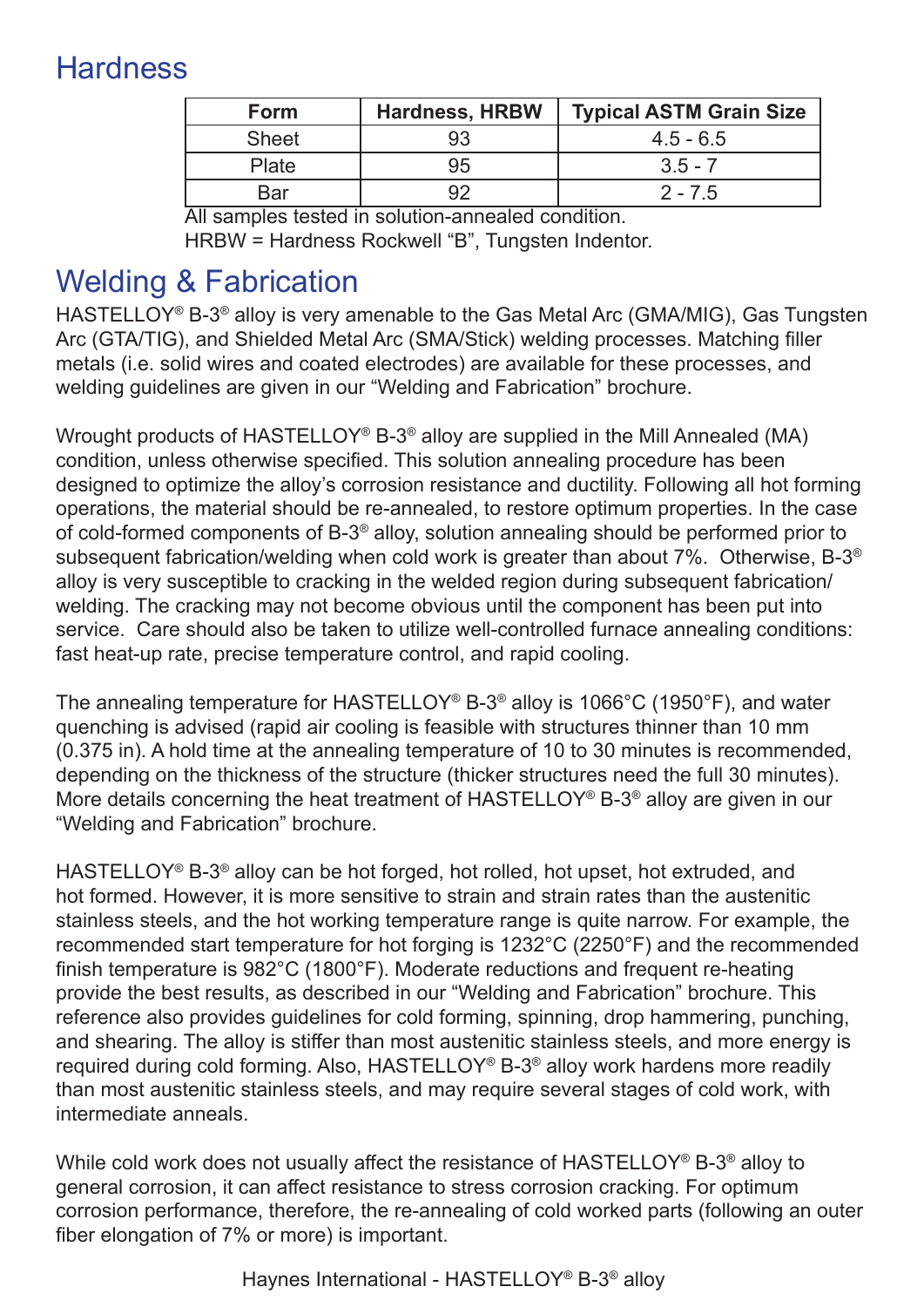# Specifications & Codes

| HASTELLOY <sup>®</sup> B-3 <sup>®</sup> alloy<br>(N10675, W80675)<br>SB 333/B 333<br><b>Sheet, Plate &amp; Strip</b><br>$P = 44$<br>SB 335/B 335<br><b>B472</b><br><b>Billet, Rod &amp; Bar</b><br>$P = 44$<br>SFA 5.11/A 5.11 (ENiMo-10)<br>DIN 2.4696 (EL-NiMo28Cr)<br><b>Coated Electrodes</b><br>$F = 44$ | <b>Specifications</b>               |  |  |  |  |
|---------------------------------------------------------------------------------------------------------------------------------------------------------------------------------------------------------------------------------------------------------------------------------------------------------------|-------------------------------------|--|--|--|--|
|                                                                                                                                                                                                                                                                                                               |                                     |  |  |  |  |
|                                                                                                                                                                                                                                                                                                               |                                     |  |  |  |  |
|                                                                                                                                                                                                                                                                                                               |                                     |  |  |  |  |
|                                                                                                                                                                                                                                                                                                               |                                     |  |  |  |  |
|                                                                                                                                                                                                                                                                                                               |                                     |  |  |  |  |
|                                                                                                                                                                                                                                                                                                               |                                     |  |  |  |  |
|                                                                                                                                                                                                                                                                                                               |                                     |  |  |  |  |
|                                                                                                                                                                                                                                                                                                               |                                     |  |  |  |  |
|                                                                                                                                                                                                                                                                                                               |                                     |  |  |  |  |
|                                                                                                                                                                                                                                                                                                               |                                     |  |  |  |  |
| SFA 5.14/ A 5.14 (ERNIMo-10)                                                                                                                                                                                                                                                                                  | <b>Bare Welding Rods &amp; Wire</b> |  |  |  |  |
| DIN 2.4695 (SG-NiMo30Cr)                                                                                                                                                                                                                                                                                      |                                     |  |  |  |  |
| $F = 44$                                                                                                                                                                                                                                                                                                      |                                     |  |  |  |  |
| SB 622/B 622                                                                                                                                                                                                                                                                                                  | <b>Seamless Pipe &amp; Tube</b>     |  |  |  |  |
| $P = 44$                                                                                                                                                                                                                                                                                                      |                                     |  |  |  |  |
| SB 619/B 619                                                                                                                                                                                                                                                                                                  | <b>Welded Pipe &amp; Tube</b>       |  |  |  |  |
| SB 626/B 626                                                                                                                                                                                                                                                                                                  |                                     |  |  |  |  |
| $P = 44$                                                                                                                                                                                                                                                                                                      |                                     |  |  |  |  |
| SB 366/B 366                                                                                                                                                                                                                                                                                                  |                                     |  |  |  |  |
| SB 462/B 462<br><b>Fittings</b>                                                                                                                                                                                                                                                                               |                                     |  |  |  |  |
| $P = 44$                                                                                                                                                                                                                                                                                                      |                                     |  |  |  |  |
| SB 564/B 564                                                                                                                                                                                                                                                                                                  | <b>Forgings</b>                     |  |  |  |  |
| SB 462/B 462                                                                                                                                                                                                                                                                                                  |                                     |  |  |  |  |
| $P = 44$                                                                                                                                                                                                                                                                                                      |                                     |  |  |  |  |
| 17744 No. 2.4600 NiMo29Cr<br><b>DIN</b>                                                                                                                                                                                                                                                                       |                                     |  |  |  |  |
| Werkstoffblatt 517                                                                                                                                                                                                                                                                                            | TÜV                                 |  |  |  |  |
| Kennblatt 7615                                                                                                                                                                                                                                                                                                |                                     |  |  |  |  |
| Kennblatt 7616                                                                                                                                                                                                                                                                                                |                                     |  |  |  |  |
| Kennblatt 7617                                                                                                                                                                                                                                                                                                |                                     |  |  |  |  |
| <b>Others</b>                                                                                                                                                                                                                                                                                                 |                                     |  |  |  |  |